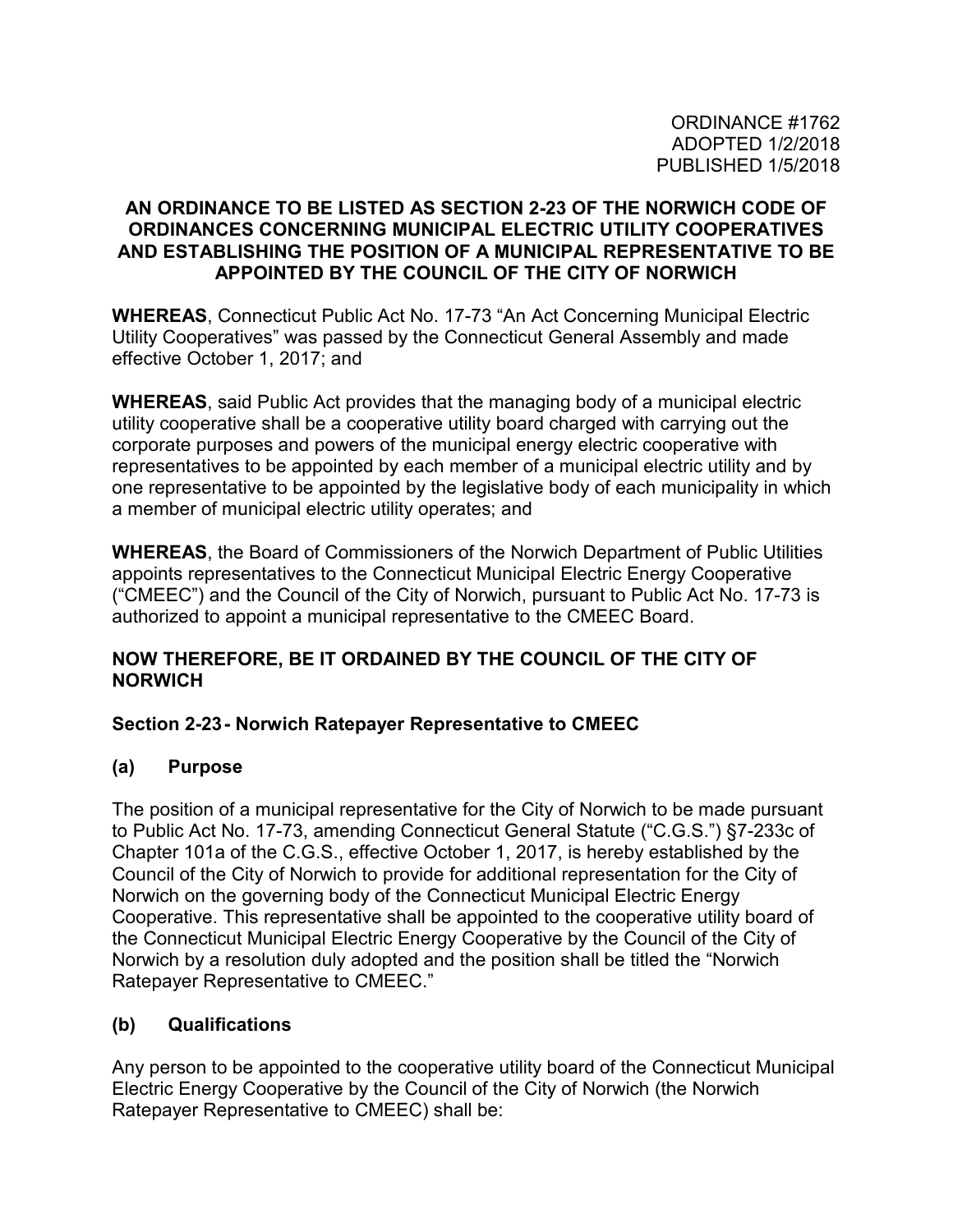- 1) An elector of the City of Norwich;
- 2) A residential or commercial ratepayer of Norwich Public Utilities, who, at the time of appointment, owes only current residential or commercial utility charges to Norwich Public Utilities and is not delinquent in the payment of any such charges;
- 3) An individual who does not hold other official positions in and is not employed by (a) the governing body of Norwich Public Utilities; (b) the City of Norwich; (c) the governing body of any other municipal electric utility which is a member of the CMEEC; (d) any municipality in which any other member municipal electric utility operates, or (e) The Connecticut Municipal Electric Energy Cooperative or any other municipal electric energy cooperative;
- 4) The qualifications primarily to be considered for the Norwich Ratepayer Representative to CMEEC shall include:
	- a) Professional or other expertise likely to be of assistance to the cooperative utility board in formulating opinions and directions relative to electric procurement and electrical generation strategy, contracting and management; and
	- b) The ability to represent residential and commercial ratepayers of Norwich Public Utilities; and
	- c) The possession of adequate availability, time, and resources to permit preparation and participation in proceedings on the cooperative utility board of CMEEC; and
- 5) Any Norwich Ratepayer Representative to CMEEC who shall cease to possess any of the qualifications enumerated in subsections 1), 2), and 3) herein shall forthwith forfeit the office, which shall be deemed vacant and the vacancy shall be filled by the Council of the City of Norwich for the unexpired term.
- 6) Any Norwich Ratepayer Representative, following initial appointment by the Council of the City of Norwich, shall be required to take and successfully complete the ethics training program then offered to and required of city department heads appointed by the city manager prior to attending any meeting of the cooperative utility board of the Connecticut Municipal Electric Energy Cooperative as the Norwich Ratepayer Representative, and shall be subject to applicable requirements as to additional or continuous ethics training required of such department heads while serving as the Norwich Ratepayer Representative.